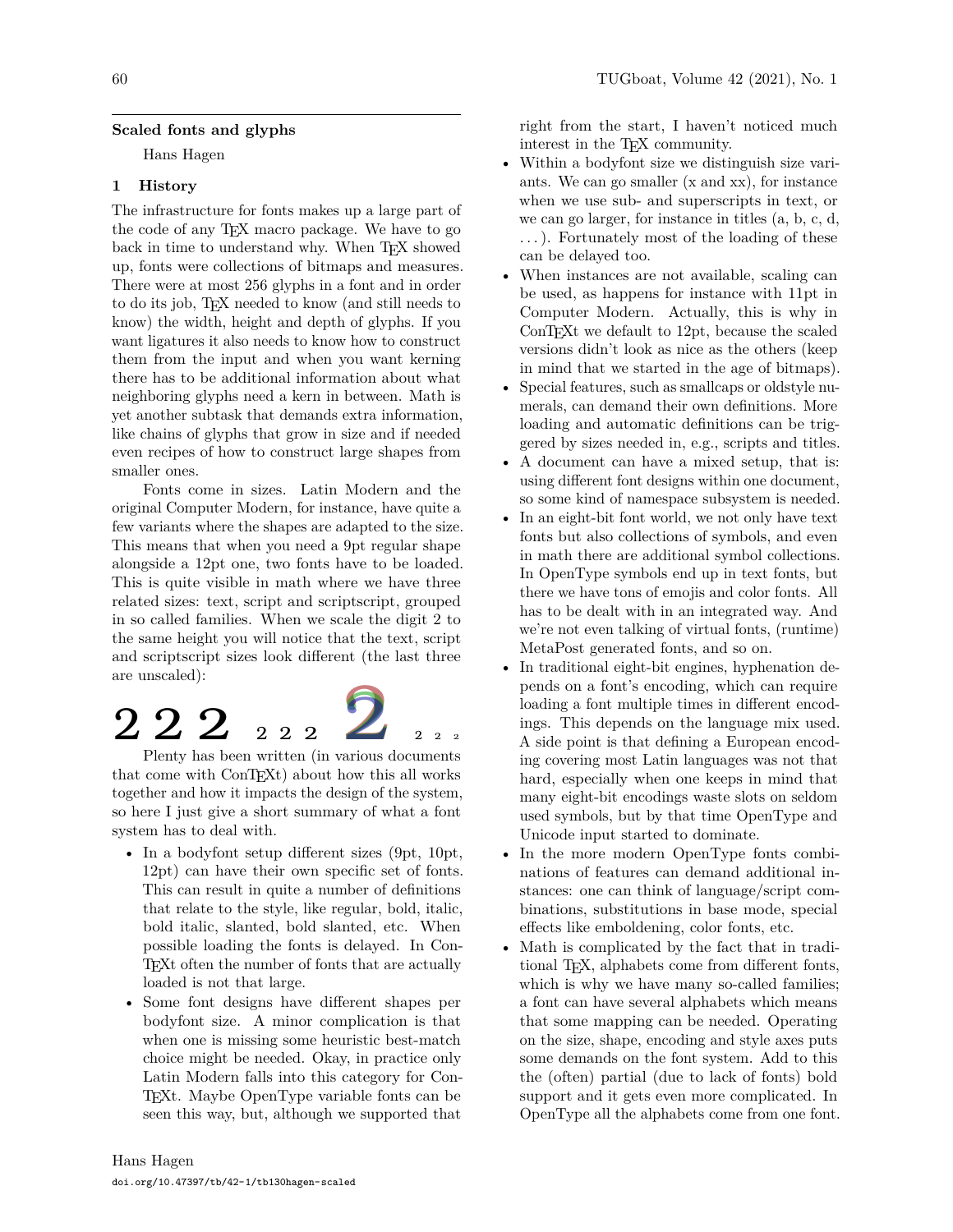• There is additional math auto-definition and loading code for the sizes used in text scripts and titles.

All this has resulted in a pretty complex subsystem. Although going OpenType (and emulated OpenType with Type 1 fonts as we do in MkIV) removes some complications, like encodings, it also adds complexity because of the many possible font features, either dependent or not on script and language. Text as well as math got simpler in the TEX code, though that was traded for quite a bit of Lua code to deal with new features.

So, in order to let the font subsystem not impact performance too much, let alone extensive memory usage, the ConTEXt font subsystem is rather optimized. The biggest burden comes from fonts that have a dynamic (adaptive) definition because then we need to do quite a bit of testing per font switch, but even that has always been rather fast.

### **2 Reality**

In MkIV and therefore also in LuaMetaT<sub>F</sub>X (LMTX) more font magic happens. The initial node lists that make up a box or paragraph can get manipulated in several ways and often fonts are involved. The font features (smallcaps, oldstyle, alternates, etc.) can be defined as static (part of the definition) or as dynamic (resolved on the spot at the cost of some overhead). Characters can be remapped, fonts can be replaced. The math subsystem in MkIV was different right from the start: we use a limited number of families (regular, bold, l2r and r2l), and stay abstract till the moment we need to deal with the specific alphabets. But still, in MkIV, we have the families with three fonts.

In the LuaMetaT<sub>EX</sub> manual we show some math magic for different fonts. As a side effect, we set up half a dozen bodyfont collections: Lucida, Pagella, Latin Modern, Dejavu, the math standard Cambria, etc. Even with delayed and shared font loading, we end up with 158 instances but quite a few of them are math fonts, at least six per bodyfont size: regular and bold (emboldened) text, script and scriptscript. Of course most are just copies with different scaling that reuse already loaded resources. In the final PDF we have 21 subsetted fonts.

If we look at the math fonts that we use today, there is however quite some overlap. It starts with a text font. From that, script and scriptscript variants are derived, but often these variants use many text size related shapes too. Some shapes get alternatives (from the ssty feature), and the whole clone gets scaled. But, much of the logic of, for instance, extensibles is the same.

A similar situation happens with large CJK fonts: there are hardly any advanced features involved there, so any size is basically a copy with scaled dimensions, and these fonts can be truly huge!

When we talk about features, in many cases in ConTEXt you don't define them as part of the font. For instance small caps can best be triggered by using a dynamic feature: applied to a specific stretch of text. In fact, often features like superiors of fractions only work well on characters that fit the bill and produce weird side effects otherwise (a matter of design completeness).

When the font handler does its work there are actually four cases: no features get applied (something that happens with, for instance, most monospaced fonts); base mode is used (which means that the T<sub>F</sub>X machinery takes care of constructing ligatures and injecting kerns); and node mode (where Lua handles the features). The fourth case is a special case of node mode where a different feature set is applied.<sup>[1](#page-1-0)</sup> At the cost of some extra overhead (for each node mode run) dynamic features are quite powerful and save quite a lot of memory and definitions.<sup>[2](#page-1-1)</sup> The overhead comes from much more testing regarding the font we deal with because suddenly the same font can demand different treatments, depending on what dynamic features are active.<sup>[3](#page-1-2)</sup>

Although the font handling is responsible for much of the time spent in Lua, it is still reasonable given what has to be done. Because we have an extensible system, it's often the extensions that takes additional runtime. Flexibility comes at a price.

### **3 Progress**

At some point I started playing with realtime glyph scaling. Here realtime means that it doesn't depend on the font definition. To get an idea, here is an example (all examples are additionally scaled for TUGboat):

# test {\glyphxscale 2500 test} test

### test  $t$ est test

The glyphs in the current font get scaled horizontally without the need for an extra font instance. Now, this kind of trickery puts some constraints on the font handling, as is demonstrated in the next example. We use Latin Modern because that font has all these ligatures:

<span id="page-1-0"></span>We also have so-called plug mode where an external renderer can do the work but that one is only around due to some experiments during Idris Hamid's font development.

<span id="page-1-1"></span><sup>2</sup> The generic font handler that is derived from the Con-TEXt one doesn't implement this, so it runs a little faster.

<span id="page-1-2"></span><sup>3</sup> Originally this model was introduced for a dynamic paragraph optimization subsystem for Arabic but in practice no one uses it because there are no suitable fonts.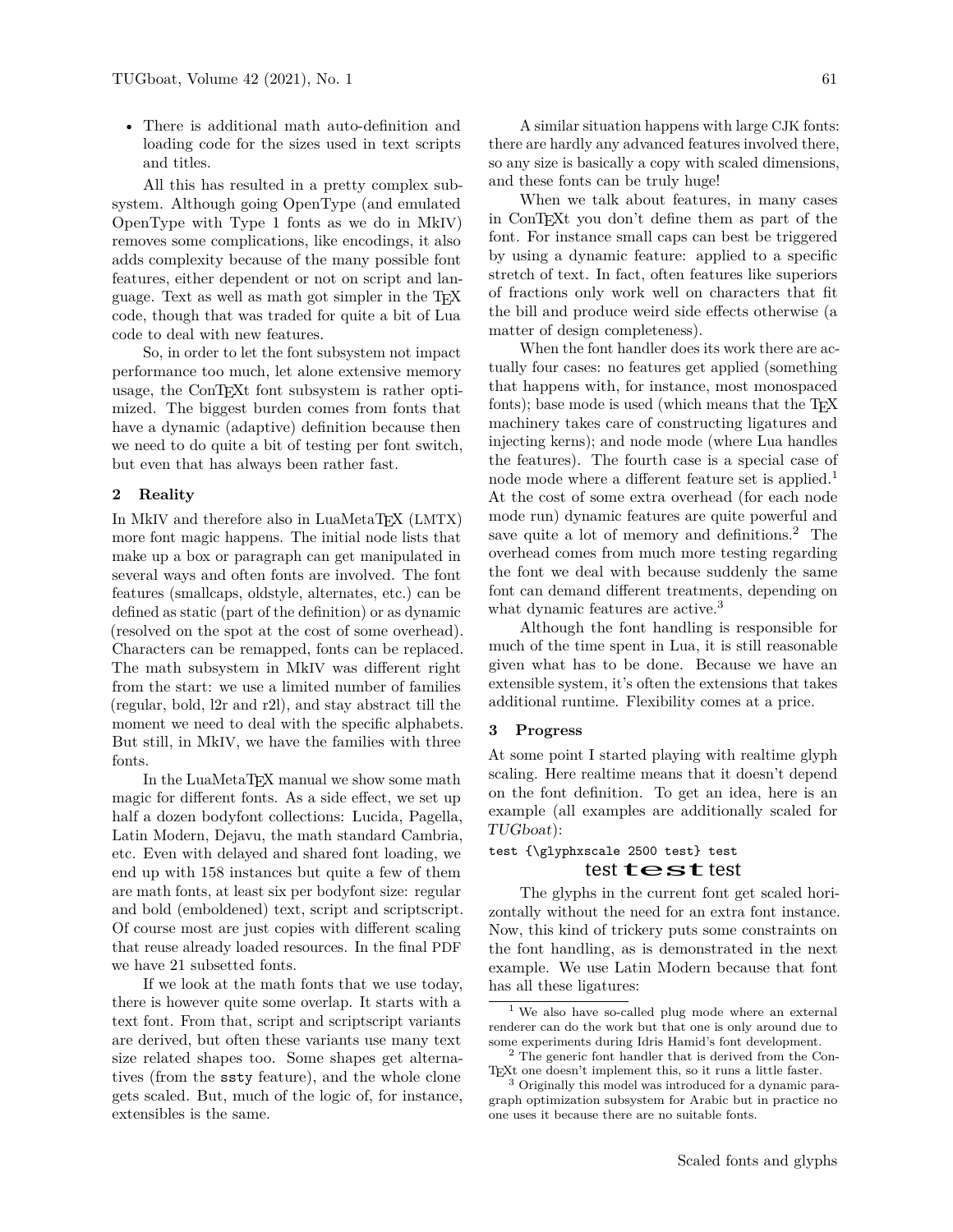\definedfont[lmroman10-regular\*default]% e{\glyphxscale 2500 ff}icient ef{\glyphxscale 2500 f}icient ef{\glyphxscale 2500 fi}cient e{\glyphxscale 2500 ffi}cient

### efficient efficient efficient efficient

In order to deal with this kind of scaling, we now operate not only on the font (id) and dynamic feature axes, but also on the scales, of which we have three variants: glyph scale, glyph xscale and glyph yscale. There is actually also a state dimension but we omit that for now (think of flagging glyphs as initial or final). This brings the number of axes to six. It is important to stress that in these examples the same font instance is used!

Just for the record: several approaches to switching fonts are possible but for now we stick to a simple font id switch plus glyph scale settings at the T<sub>EX</sub> end. A variant would be to introduce a new mechanism where id's and scales go together but for now I see no real gain in that.

### **4 Math**

Given what has been discussed in the previous sections, a logical question would be "Can we apply scaling to math?" and the answer is "Yes, we can!". We can even go a bit further and that is partly due to some other properties of the engine.

From pdfT<sub>E</sub>X the LuaT<sub>E</sub>X engines inherited character protrusion and glyph expansions, aka hz. However, where in pdfTEX copies of the font are made that carry the expanded dimensions, in LuaT<sub>EX</sub> at some point this was replaced by an expansion field in the glyph and kern nodes. So, instead of changing the font id of expanded glyphs, the same id is used but with the applied expansion factor set in the glyph. A side effect was that in places where dimensions are needed, we call functions that calculate the expanded widths on request (as these can change during linebreak calculations) in combination with accessing font dimensions directly. This level of abstraction is even more present in LuaMetaTFX. This means that we have an uniform interface to fonts and as a side effect scaling need be dealt with in only a few places in the code.

Now, in math we have a few more complications. First of all, we have three sizes to consider and we also have lots of parameters that depend on the size. But, as I wanted to be able to apply scaling to math, the whole machinery was also abstracted in a way that, at the cost of some extra overhead, made it easier to work with scaled glyph properties. This means that we can stick to loading only one bodyfont size of math (note that each math family

have different, fine tuned, shapes) and just scale that on demand. Once all that was in place it was a logical next

step to see if we could stick to just a single instance. Because in LuaMetaTEX we try to load fonts efficiently we store only the minimally needed information at the TEX end. A font with no math therefore has less data per glyph. Again, this brings some abstraction that helped to implement the one instance mechanism. A math glyph has optional lists of increasing sizes and vertical or horizontal extensibles. So what got added was an optional chain of smaller sizes. If a character has three different glyphs for the three sizes, the text glyph has a pointer to the script glyph which in turn has a pointer to the scriptscript glyph. This means that when the math engine needs a specific character at a given size (text, script, scriptscript) we just follow that chain.

has three sizes, where the script and script sizes can

In an OpenType math font the script and scriptscript sizes are specified as percentages of the text size. When the dimensions of a glyph are needed, we just scale on the fly. Again this adds some overhead but I'm pretty sure that no user will notice.

So, to summarize: if we need a character at scriptscript size, we access the text size glyph, check for a pointer to a script size, go there, and again check for a smaller size. We use only what fits the bill. And, when we need dimensions we just scale. In order to scale we need the relative size, so we need to set that up when we load the font. Because in ConTEXt we also can assemble a virtual OpenType font from Type 1 fonts, it was actually that (old) compatibility feature, the one that implements Type 1 based on OpenType math, that took the most time to adapt, not so much because it is complicated but because in LMTX we have to bypass some advanced loading mechanisms. Because we can scale in two dimensions the many (font-related) math parameters also need to be dealt with accordingly.

The end result is that for math we now only need to define two fonts per bodyfont setup: regular and bold at the natural scale (normally 10pt) and we share these for all sizes. As a result of this and what we describe in the next section, the 158 instances for the LuaMetaTEX manual can be reduced to 30.

### **5 Text**

Sharing instances in text mode is relatively simple, although we do have to keep in mind that scaling is an extra axis when dealing with font features: two neighboring glyphs with the same font id and dynamics but with different scales are effectively from different fonts.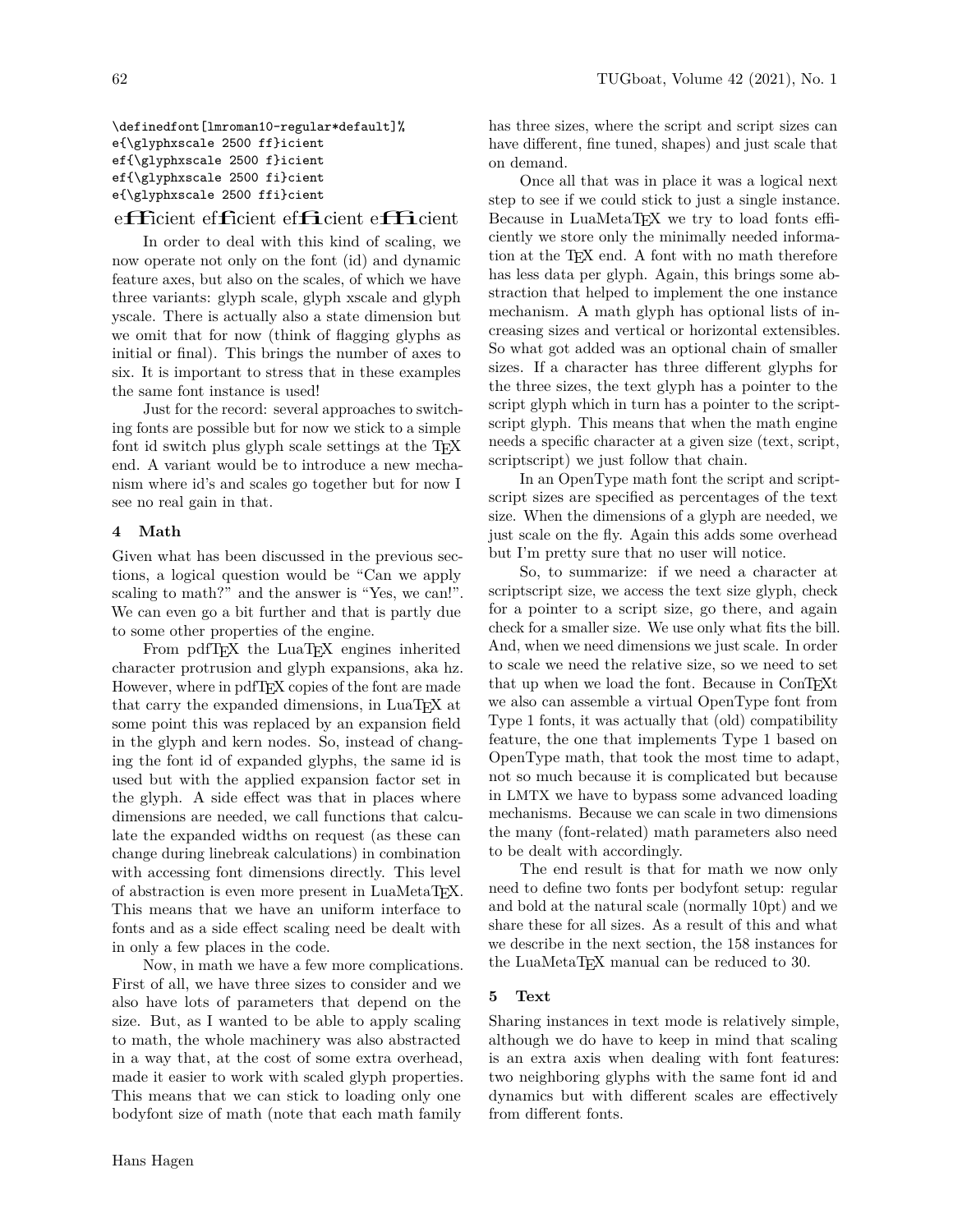Another complication is that when we use font fallbacks (read: take missing glyphs from another font) we no longer have a dedicated instance but use a shared one. This in itself is not a problem but we do need to handle specified relative scales. This was not that hard to patch in ConTEXt LMTX.

We can enforce aggressive font sharing with:

#### \enableexperiments[fonts.compact]

After that we often use fewer instances. Just to give an idea, on the LuaMetaT<sub>EX</sub> manual we get these stats:

290 pages, 10.8 sec, 292M lua, 99M tex, 158 instances 290 pages, 9.5 sec, 149M lua, 35M tex, 30 instances

So, we win on all fronts when we use this glyph scaling mechanism. The magic primitive that deals with this is named \glyphscale; it accepts a number, where 1200 and 1.2 both mean scaling to 20% more than normal. But it's best not to use this primitive directly.

A specific scaled font can be defined using the \definefont command. In LMTX a regular scaler can be followed by two scale factors. The next example demonstrates this (as can be seen, the yoffset affects the baseline):

\definefont[FooA][Serif\*default @ 12pt 1800 500] \definefont[FooB][Serif\*default @ 12pt 0.85 0.4] \definefont[FooC][Serif\*default @ 12pt]

```
\definetweakedfont[runwider] [xscale=1.5]
\definetweakedfont[runtaller][yscale=2.5,
                      xscale=.8,yoffset=-.2ex]
\def\testtext{test test \runwider test test
                       \runtaller test test}
{\FooA \testtext}\par
{\FooB \testtext}\par
{\FooC \testtext}\par
test test test test test test
```
test test test test test test test test test test test test

We also use the new \definetweakedfont command here. This example not only shows the two scales but also introduces the offset.

In compact mode this is one font. Here is another example:

\definetweakedfont[squeezed][xscale=0.9] \startlines  $a = b^2 + \sqrt{c}$  ${\sqrt{squeezed $a = b^2 + \sqrt{sqt(c)}}}$ \stoplines

$$
a = b^2 + \sqrt{c}
$$

$$
a = b^2 + \sqrt{c}
$$

Watch this:

```
\startcombination[3*1]
{\bTABLE
   \bTR \bTD foo \eTD \bTD[style=\squeezed] $x = 1$
   \eTD \eTR
   \bTR \bTD oof \eTD \bTD[style=\squeezed] $x = 2$
   \eTD \eTR
 \eTABLE}
{local}
{\bTABLE[style=\squeezed]
    \bTR \bTD x = 1$ \eTD \bTD x = 3$ \eTD \eTR
   \bTR \bTD x = 2 \eTD \bTD x = 4 \eTD \eTR\eTABLE}
{global}
{\bTABLE[style=\squeezed\squeezed]
   \bTR \bTD x = 1$ \eTD \bTD x = 3$ \eTD \eTR
   \bTR \bTD x = 2 \eTD \bTD x = 4 \eTD \eTR\eTABLE}
{multiple}
\stopcombination
      |f \circ \circ | x = 1x = 1 | x = 3x = 1 | x = 3
```


An additional style parameter is also honored:

```
\definetweakedfont[MyLargerFontA]
```
[scale=2000,style=bold]

```
test {\MyLargerFontA test} test
```
This gives:

# test test test

Just for the record: the Latin Modern fonts, when set up to use design sizes, will still use the specific size-related files.

### **6 Hackery**

You can use negative scale values, as is demonstrated in the following code:

\bTABLE[align=middle]

```
\bTR
 \bTD a{\glyphxscale 1000 \glyphyscale 1000 bc}d\eTD
```

```
\bTD a{\glyphxscale 1000 \glyphyscale-1000 bc}d\eTD
  \bTD a{\glyphxscale-1000 \glyphyscale-1000 bc}d\eTD
  \bTD a{\glyphxscale-1000 \glyphyscale 1000 bc}d\eTD
 \eTR
 \bTR
  \bTD \tttf +1000 +1000 \eTD
  \bTD \tttf +1000 -1000 \eTD
  \bTD \tttf -1000 -1000 \eTD
  \bTD \tttf -1000 +1000 \eTD
 \eTR
\eTABLE
gives:
```

| abcd                                                        |  |  |  |  | dd |  |
|-------------------------------------------------------------|--|--|--|--|----|--|
| $ +1000 + 1000 +1000 - 1000  - 1000 - 1000  - 1000 + 1000 $ |  |  |  |  |    |  |

Glyphs can have offsets and these are used for implementing OpenType features. However, they are also available on the TEX side. Take this example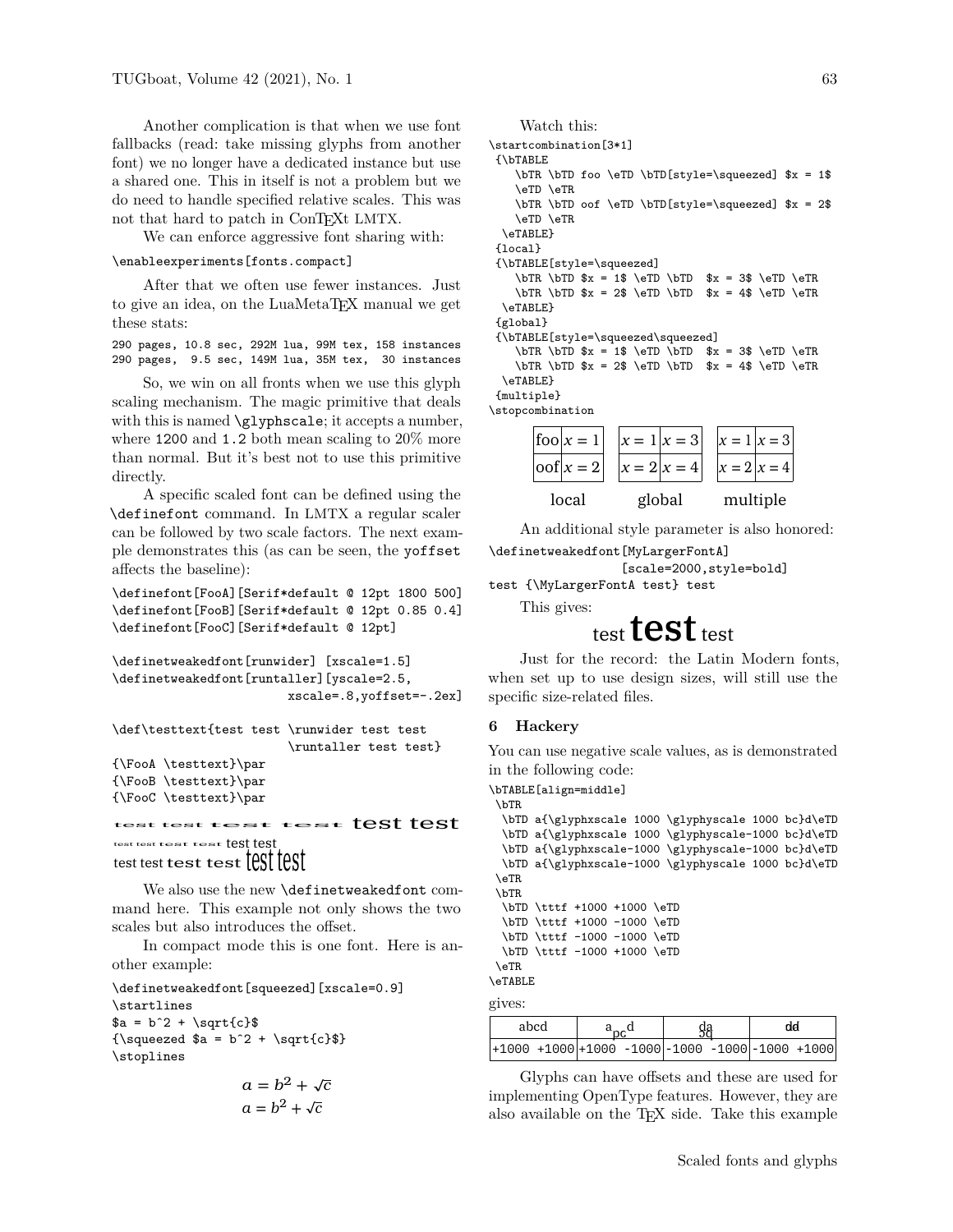where we use the new \glyph primitive (a variant of \char that takes keywords):

```
\ruledhbox{
% left curly brace:
\ruledhbox{\glyph yoffset 1ex options 0 123}
\ruledhbox{\glyph xoffset .5em yoffset 1ex
                   options "C0 123}
\ruledhbox{oeps%
   {\glyphyoffset 1ex \glyphxscale 800
    \glyphyscale\glyphxscale oeps}oeps}
}
```
 $\{ \mid \{$   $_{\text{Oeps}}^{\text{oeps}}$ oeps

This example demonstrates that the \glyph primitive takes quite a few keywords: xoffset, yoffset, xscale, yscale, left, right, raise, options, font and id where the last two take a font identifier or font id (a positive number). For this article it's enough to know that the option indicates that glyph dimension should include the offset. In a moment we will see an alternative that doesn't need that.

```
\samplefile{jojomayer}
{\glyphyoffset .8ex
\glyphxscale 700 \glyphyscale\glyphxscale
\samplefile{jojomayer}}
{\glyphyscale\numexpr3*\glyphxscale/2\relax
\samplefile{jojomayer}}
{\glyphyoffset -.2ex
\glyphxscale 500 \glyphyscale\glyphxscale
\samplefile{jojomayer}}
\samplefile{jojomayer}
```
To quote Jojo Mayer:

If we surrender the thing that separates us from machines, we will be replaced by machines. The more advanced machines will be, the more human we will have to become. If we sure the thing that separates us from machines, where  $\frac{1}{\sqrt{2}}$ will be, the more human we will have to become. If we surrender the thing that separates us from machines, we will be replaced by machines. The more advanced machines will be, the more human we will have to become. If we  $\sim$  If we surrender the thing that separates us from machines, we will be replaced by machines. The more advanced machines will be, the more human we will have to become.

Keep in mind that this can interfere badly with font feature processing which also used offsets. It might often work out okay vertically, but less well horizontally.

The scales, as mentioned, works with pseudoscales but that is sometimes a bit cumbersome. This is why a special \numericscale primitive has been introduced.

```
1200 : \the\numericscale1200
1.20 : \the\numericscale1.200
```
Both these lines produce the same integer:

1200 : 1200

1.20 : 1200

You can do strange things with these primitives but keep in mind that you can also waste the defaults. \def\UnKernedTeX

```
{T%
{\glyph xoffset -.2ex yoffset -.4ex 'E}%
{\glyph xoffset -.4ex options "60 'X}}
```
We use \UnKernedTeX\ and {\bf \UnKernedTeX} and {\bs \UnKernedTeX}: the slanted version could use some more left shifting of the E.

This gives the TEX logos but of course we normally use the more official definitions instead.

# We use  $T_F X$  and  $T_F X$  and  $T_F X$ : the slanted version could use some more left shifting of the E.

Because offsets are (also) used for handling font features like mark and cursive placement as well as special inter-character positioning, the above is suboptimal. Here is a better alternative: \def\UnKernedTeX

{T\glyph left .2ex raise -.4ex 'E% \glyph left .4ex 'X\relax}

The result is the same:

# We use T<sub>E</sub>X and T<sub>E</sub>X and *T<sub>E</sub>X*: the slanted version could use some more left shifting of the E.

But anyway: don't overdo it. We have dealt with such cases for decades without these fancy new features. The next example shows margins in action:

|            | 1MIT       |                      |  |  |
|------------|------------|----------------------|--|--|
|            | raise 3pt  | raise -3pt           |  |  |
| ⋜М⋝        | ⊲М⊳        | ζΜ⋝                  |  |  |
| left 3pt   | right 2pt  | left 3pt right 2pt   |  |  |
| <b>KMP</b> | ⋜ϺϦ        | <b>KIMN</b>          |  |  |
| left -3pt  | right -2pt | left -3pt right -2pt |  |  |

Here is another way of looking at it:

| \glyphscale 4000 |  |      |  |                                            |  |  |  |  |  |
|------------------|--|------|--|--------------------------------------------|--|--|--|--|--|
| \v1\g1yph        |  |      |  | 'M\vl\quad                                 |  |  |  |  |  |
| \vl\glyph raise  |  | .2em |  | 'M\v1\quad                                 |  |  |  |  |  |
| \vl\glyph left   |  | .3em |  | 'M\vl\quad                                 |  |  |  |  |  |
| \v1\g1yph        |  |      |  | right .2em'M\vl\quad                       |  |  |  |  |  |
|                  |  |      |  | \vl\glyph left -.2em right -.2em'M\vl\quad |  |  |  |  |  |
|                  |  |      |  | \vl\glyph raise -.2em right .4em'M\vl      |  |  |  |  |  |
|                  |  |      |  |                                            |  |  |  |  |  |

# $\mathbf{M}$   $\mathbf{M}$   $\mathbf{M}$   $\mathbf{M}$   $\mathbf{M}$   $\mathbf{M}$

The raise as well as left and right margins are taken into account when calculating the dimensions of a glyph.

### **7 Implementation**

Discussing the implementation in the engine makes no sense here, also because details might change. However, it is good to know that many properties travel with the glyph nodes, for instance the scales, margins, offsets, language, script and state properties, control over kerning, ligaturing, expansion and protrusion, etc. The dimensions (width, height and